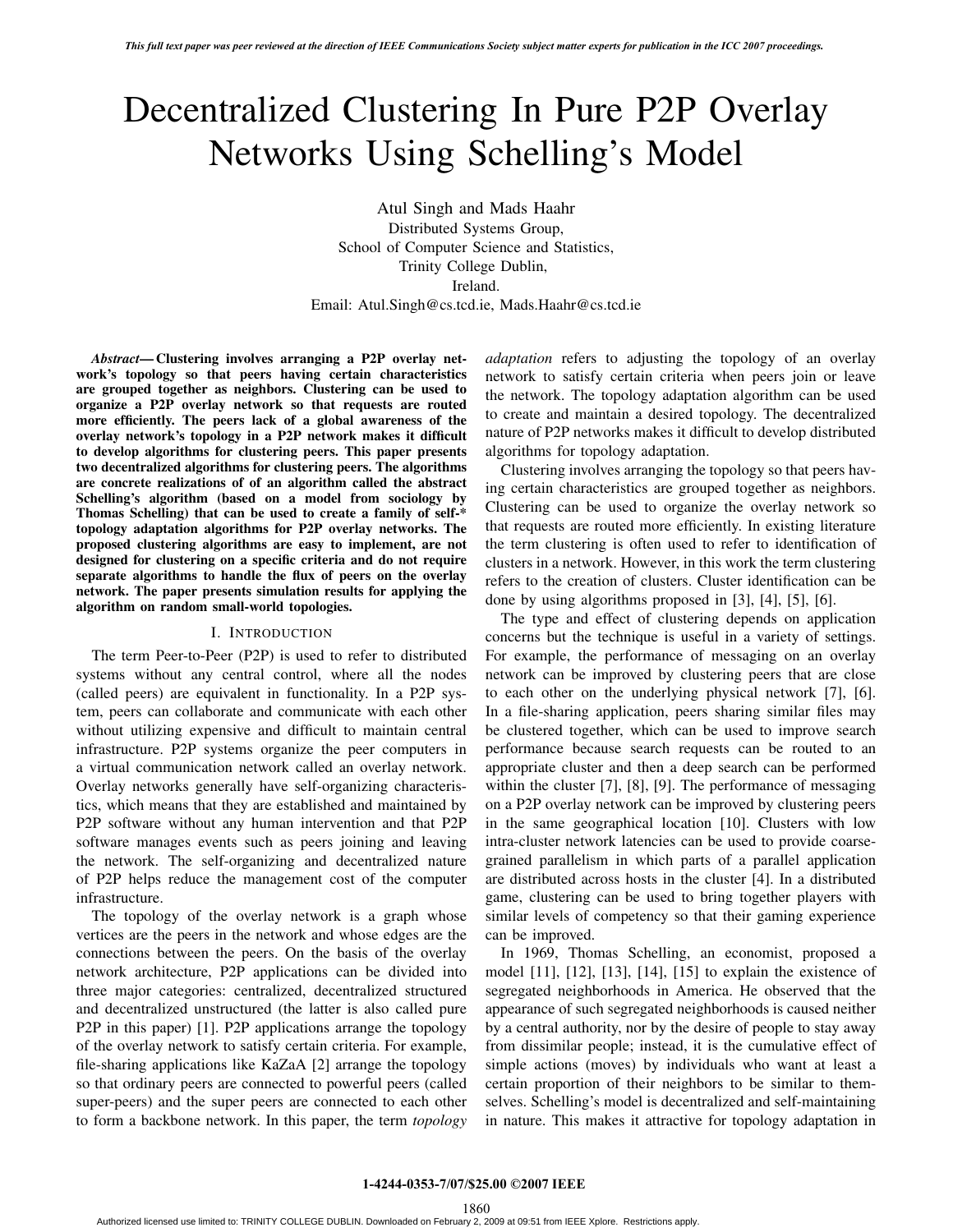| Operation                 | <b>Details</b>                            |  |
|---------------------------|-------------------------------------------|--|
| count(propert)            | The number of neighbors of a given        |  |
|                           | node matching the given property.         |  |
| add(peters)               | Add the given peer or peers as a neighbor |  |
| drop( <i>peer</i> )       | Drop the given peer as a neighbor         |  |
| neighbor(property)        | Returns a neighbor with the               |  |
|                           | given property.                           |  |
| search( <i>property</i> ) | Search for peers on the overlay network   |  |
|                           | with the given property.                  |  |

#### TABLE I

EXAMPLE OF OPERATIONS THAT CAN BE EXECUTED BY THE PEERS. THE OPERATIONS ARE USED IN THIS PAPER TO DESCRIBE THE CLUSTERING ALGORITHMS.

dynamic environments such as pure P2P networks, which lack a central authority.

In our earlier work [16], we have presented an abstract algorithm (called the abstract Schelling's algorithm) based on Schellings model, which can be used to create a family of topology adaptation algorithms for P2P networks. The topology adaptation algorithms can be executed by the peers to create a P2P topology that satisfies certain criteria. The topologies developed using this approach can adapt to the continuous arrival and departure of peers in the network. The algorithms developed using the abstract Schelling's algorithm are only useful for pure P2P networks. In a decentralized structured network, the location of a peer in the overlay network is determined by the key space for which it is responsible, thus making topology adaptation difficult.

This paper describes two algorithms based on the abstract Schelling's algorithm, called SelflessClustering and Selfish-Clustering algorithms, which can cluster peers in a pure P2P network. The paper presents the simulation results of applying the clustering algorithms on P2P networks. The simulations are used to study the dynamic properties of the overlay networks when the clustering algorithms are applied to it. The simulations show that the clustering algorithms reduce the number of groups of similar peers (clusters) on the overlay network by bringing similar peers together as neighbors.

The rest of the paper is organized as follows: Section II describes Schelling's original work. Section III presents the abstract Schelling's algorithm that can be used to generate a family of topology adaptation algorithms. Section IV defines the problem of peer clustering and presents two concrete realizations of the abstract algorithm, that can be used to cluster peers. Section V presents the simulations and the results of applying the clustering algorithms on an overlay network. Section VI reviews a number of existing decentralized algorithms for clustering peers. Section VII presents the conclusion and future work.

## II. SCHELLING'S MODEL

An agent-based model is a tool that can be used to study the emergence of complex behavior from simple rules in decentralized systems. An agent-based model consists of large number of agents that change their properties and their environment by using their knowledge of the local neighborhood. In the 1969, economist Thomas Schelling [11], [12], [13] proposed an agent-based model that can be used to explain the existence of segregated neighborhoods in urban areas.

In Schelling's model, the world is modeled as a 2 dimensional grid. Approximately two thirds of the cells in the grid are populated by blue or red turtles. The remaining cells are empty. Each cell can host a maximum of one turtle. In the beginning, a random number of blue and red turtles are randomly distributed on the grid. All the turtles desire at least a certain percentage of their neighbors to be of the same color as themselves. If a turtle is not satisfied with its neighbors, it moves to an adjacent empty cell (if available) chosen randomly. The simulation goes on until all the turtles are satisfied with their neighbors. As the simulation progresses, segregation can be observed on the grid. Such segregation is an *emergent behavior* caused by the desire of the turtles to assure that a certain minimum percentage of their neighbors are the same color as themselves. Schelling's model is different from cellular automata in which cells change their state based on the state of their neighboring cells.

Variations of Schelling's model have been mathematically analyzed by Zhang in [17], [18] and Young in [19], as a game played between people. In the game, each player has a strategy and a payoff that is determined by the status of the player's neighborhood. By using theories from stochastic dynamical systems, it has been shown that the stable state for the system is a segregated state.

The clustering algorithms presented in this article are inspired by Schelling's model. In Schelling's model, the turtles act using their awareness of the local network topology, which makes it especially attractive for P2P systems in which the peers lack a global picture of the network topology. In the model, grouping is maintained even when turtles join or leave the system (self-organizing), which makes the model ideal for the dynamic environments of P2P networks.

## III. ABSTRACT SCHELLING'S ALGORITHM

The abstract Schelling's algorithm [16] is motivated by the Schelling's model and can be used to create a family of topology adaptation algorithms. In Schelling's algorithm, the steps that may vary are the satisfaction criteria, the actions to be performed if a peer is not satisfied and the frequency with which the satisfaction state should be checked. In the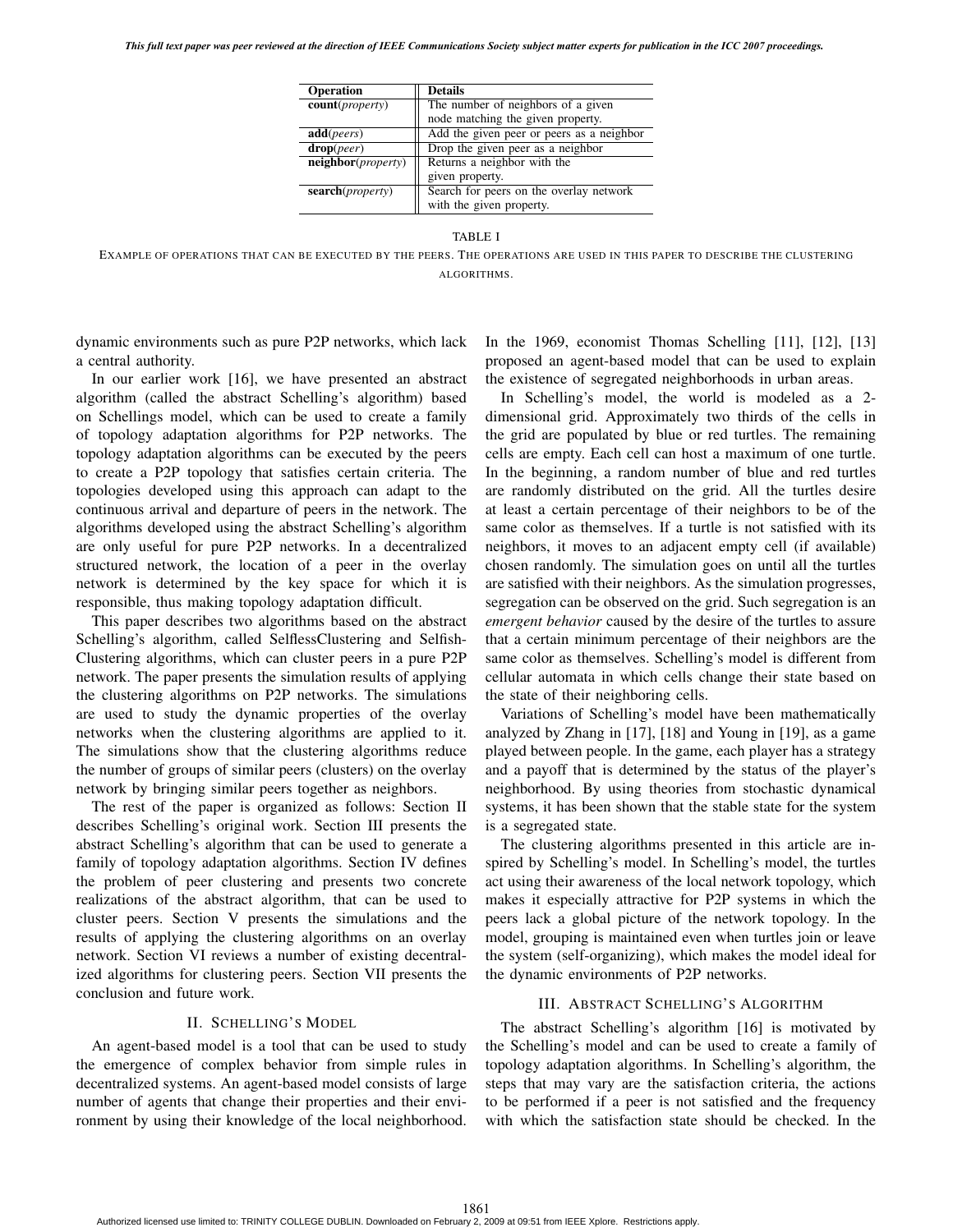| <b>Algorithm 1 SelflessClustering Algorithm</b>                                          |
|------------------------------------------------------------------------------------------|
| $PNSP_{desired} \leftarrow %$ of neighbors with similar property                         |
| desired                                                                                  |
| while <i>true</i> do                                                                     |
| $PNSP_{actual} \leftarrow \frac{count(same\ property) * 100}{}$<br>$count(\textit{all})$ |
| if $PNSP_{actual} < PNSP_{desired}$ then                                                 |
| if count( <i>all</i> ) > 1 then                                                          |
| <b>drop</b> (neighbor( <i>different property</i> and <b>count</b> ( <i>all</i> ) >       |
| 1)                                                                                       |
| end if                                                                                   |
| $add(s\acute{e}arch(same\ property))$                                                    |
| end if                                                                                   |
| sleep( <i>delay</i> )                                                                    |
| end while                                                                                |
|                                                                                          |

|  |  | Algorithm 2 SelfishClustering Algorithm |  |
|--|--|-----------------------------------------|--|
|--|--|-----------------------------------------|--|

| $PNSP_{desired} \leftarrow %$ of neighbors with similar property                       |
|----------------------------------------------------------------------------------------|
| desired                                                                                |
| while <i>true</i> do                                                                   |
| $PNSP_{actual} \leftarrow \frac{count(same\ property)*100}{}$<br>$count(\textit{all})$ |
| if $PNSP_{actual} < PNSP_{desired}$ then                                               |
| drop(neighbor(different property))                                                     |
| end if                                                                                 |
| $\textbf{sleep}(delay)$                                                                |
| end while                                                                              |
|                                                                                        |

abstract Schelling's algorithm a peer periodically calculates its *satisfaction state* (SC) at pre-defined intervals and if it is not satisfied then it executes its *topology adaptation steps* (TAS).

Satisfaction state is a boolean value indicating whether a peer is satisfied with its local view of the overlay network's topology. If a peer is not satisfied with its neighbors then topology adaptation steps are performed. The satisfaction criteria, the topology adaptation steps and the time delay between successive calculation of the satisfaction state will vary with the application and the topology desired.

Designing satisfaction state and topology adaptation steps that can be executed autonomously by the peers without requiring a global knowledge of the overlay network is a challenge. In our previous work [16] we have presented a concrete realization of the abstract Schelling's algorithm that can be used to create a network of hubs in a pure P2P network. The next section presents two concrete realizations of the abstract Schelling's algorithm that can be used for clustering peers in a pure P2P network.

# IV. CLUSTERING ALGORITHMS

# *A. Clustering*

The P2P overlay network can be considered as a graph  $G =$  $(V, E)$ , where V is the set of peers on the overlay network and E is the set of connections between the peers. Let  $P =$  $\{p_1, p_2...p_n\}$  be the set that enumerates the types of peers on the graph G. Let  $SG_{p_i} = (V(p_i), E(p_i))$  be a subgraph of graph G that contains all the peers from the original graph with property  $p_i$  and the connections between them, so that:

$$
V(p_i) = \{v \in V : v \text{.property} = p_i\}
$$

$$
E(p_i) = \{\{v, w\} \in E : v, w \in V(p_i)\}
$$

A connected component of a graph is a sub-graph in which all the peers are connected to each other. We use the term **cluster** to refer to a connected component of the graph  $SG_{p_i}$ . Let  $CC_{p_i} = \{CC_1, CC_2, ... CC_n\}$  be the set of connected components of the graph  $SG_{pi}$ . The number of clusters NC in the graph  $G$  is :

$$
NC = \sum_{i=1}^{n} |CC_{p_i}|
$$

Clustering is used to rearrange the overlay network so that peers with similar characteristics are brought together as neighbors. Clustering changes the overlay network topology so that  $|CC_{p_i}|$  is minimized.

# *B. Algorithms*

This section presents two clustering algorithms, called the SelflessClustering algorithm and the SelfishClustering algorithm, which can be executed by the peers on an overlay network in order to achieve clustering. Algorithms 1 and 2 present the pseudo-code for these algorithms. Table I describes the operations used in the pseudo-code.

The clustering algorithms are self-organizing, meaning that they organize the peers using their local awareness of the overlay network topology and without any central authority. The clustering algorithms are self-maintaining in nature which means that they maintain the reorganized topology by calculating a peer's satisfaction state at regular intervals and taking topology adaptation steps if the peer is not satisfied with its neighborhood. The algorithms are described in detail below:

- **SelflessClustering Algorithm:** The satisfaction criteria states that a peer is satisfied if more than a certain percentage of its existing neighbors are similar to it. This percentage is called the desired percentage of neighbors with similar property  $(PNSP_{desired})$ . In this algorithm a dissatisfied peer performs the steps below:
	- **step 1** Drop a dissimilar neighbor if it is not the only neighbor and it is connected to more than one peer (to ensure that the topology remains connected).
	- **step 2** Search for similar peers that have a free connection slot. If suitable peers are found then add them as neighbors.
- **SelfishClustering Algorithm:** This algorithm uses the same satisfaction criteria as the SelflessClustering algorithm. However, in the SelfishClustering algorithm, a dissatisfied peer drops one randomly chosen dissimilar neighbor regardless of whether the peer being dropped is its only neighbor or it is the only neighbor of the peer being dropped. The selfish dropping of a dissimilar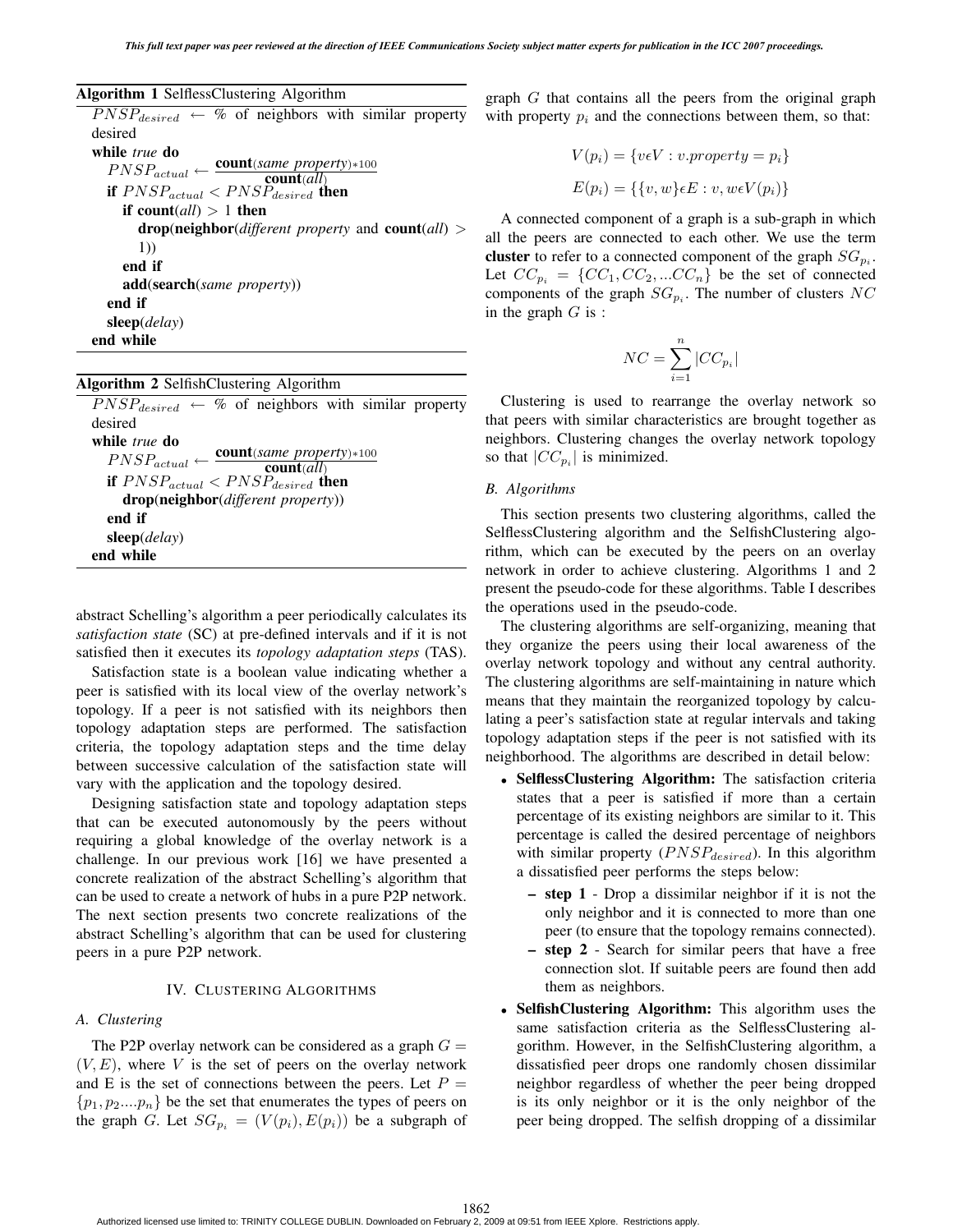neighbors can result in peers that are disconnected from the overlay network.

The topology adaptation steps taken by the peers create a feedback effect that results in an overlay network with a *PNSP* value that is higher than  $PNSP_{desired}$ . When an unsatisfied peer adds another similar peer or drops a dissimilar peer as its neighbor, it increases its PNSP value as well as the PNSP value of the peer it is interacting with.

The number of messages exchanged to perform the search operation for similar peers, is a major cost of utilizing the SelflessClustering algorithm. The search operation can be implemented in a variety of ways. For example, the search can be performed by using a Gnutella like breadth first search (BFS) that floods the overlay network with a search request [20]. The number of messages exchanged to perform BFS is high but it performs a thorough search of the peer's neighborhood and is more likely to find a similar peer. If the high traffic overhead caused by BFS is an issue then the search can be performed by random walks [21], which is cheaper but will not search a peer's neighborhood as thoroughly and is less likely to find a similar peer. Another alternative is biased random walk as used in [22] that performs a more exhaustive search when compared to random walk. In [22] each peer maintains a directory of resources available on its neighbors and the random walk is biased towards peers with a high degree because they have more information about resources on the overlay network.

A fourth possibility is to implement the search operation as a gossip-based search. In a gossip-based search, a peer uses a list of peers, populated by using information from messages routed through it on the overlay network and periodic exchange of information about other peers on the overlay network with neighbors, to find a similar peer [23]. The performance of a gossip-based search is stochastic, and the chance of finding a suitable peer will depend upon the diversity (in terms of information about other peers on the overlay network) of the messages that are routed through the peer looking for a similar peer. Other search algorithms are of course also possible and the most suitable approach depends on application requirements.

The time delay between successive estimation of the satisfaction state is another important factor that affects the cost of utilizing the clustering algorithms. A satisfied peer need not estimate its satisfaction state at small continuous intervals. Similarly a peer that is unable to successfully execute its topology adaptation steps need not estimate its satisfaction state at small continuous intervals. They can instead use an exponentially increasing time delay between successive estimation of the satisfaction state.

#### V. SIMULATIONS

This section presents the simulation results of applying the clustering algorithms on P2P overlay networks with smallworld characteristics [24]. In the simulations, the overlay networks have equal proportions (selected randomly) of five different types of peers. Each type of peer has a unique property that distinguishes it from other types of peers. In



Fig. 1. A plot of % decrease in number of clusters after applying the Clustering and SelfishClustering algorithms against PNSP(desired), on overlay networks with 1,000 and 5,000 peers.

a real-life scenario this unique property could be the geographical location of the peer or the content type that is being shared. Two types of simulations have been done using the clustering algorithms: *static simulations* which use an overlay network that has no flux of peers and *dynamic simulations* in which peers are added at regular intervals in the system. The clustering algorithms are applied on the overlay networks and the results are studied using metrics described in the next section.

# *A. Metrics*

*1) Relative Decrease in number of clusters:* Let  $NC_{\text{orig}}$ be the number of clusters in the original overlay network. Let  $NC_{curr}$  be the number of clusters in the overlay network after applying the clustering algorithms. The relative decrease in number of clusters  $(RDNC)$  is:

$$
\frac{(NC_{orig} - NC_{curr}) \times 100.00}{NC_{orig}}
$$

A high value of  $RDNC$  indicates that a large number of  $\sum_{n=1}^{\infty}$  of  $\sum_{n=1}^{\infty}$  of  $\sum_{n=1}^{\infty}$  of  $\sum_{n=1}^{\infty}$  of  $\sum_{n=1}^{\infty}$  or  $\sum_{n=1}^{\infty}$  or  $\sum_{n=1}^{\infty}$  or  $\sum_{n=1}^{\infty}$  or  $\sum_{n=1}^{\infty}$  or  $\sum_{$ groups of similar peers on the overlay network are merged to form small number of generally large sized groups. The desired value of RDNC will vary with application.

*2) Cluster Accuracy: ClusterAccuracy* is a metric that measures the cliquishness of the cluster  $[25]$ . Each peer v, in the graph  $G$  is a member of a single cluster  $C$ . Let  $mp$ be the set of peers outside the cluster  $C$  to which the peer  $v$ is connected. Let  $\eta$ cc be the set of peers in the cluster  $C$  to which the  $v$  is not connected. The scaled coverage measure ( $SCM$  of the peer v, in the graph G is:

$$
SCM(v) = \frac{|C| - |ncc|}{|C| + |mp|}
$$

The Cluster Accuracy (CA) of the graph  $G$  is :

$$
CA = \frac{\sum_{v \in V} SCM(v)}{|V|}
$$

A high value of  $CA$  is desirable for a clustering algorithm.<br>A can have a maximum value of 1 when there are no inter- $CA$  can have a maximum value of 1 when there are no intercluster edges and all the peers in every cluster are connected to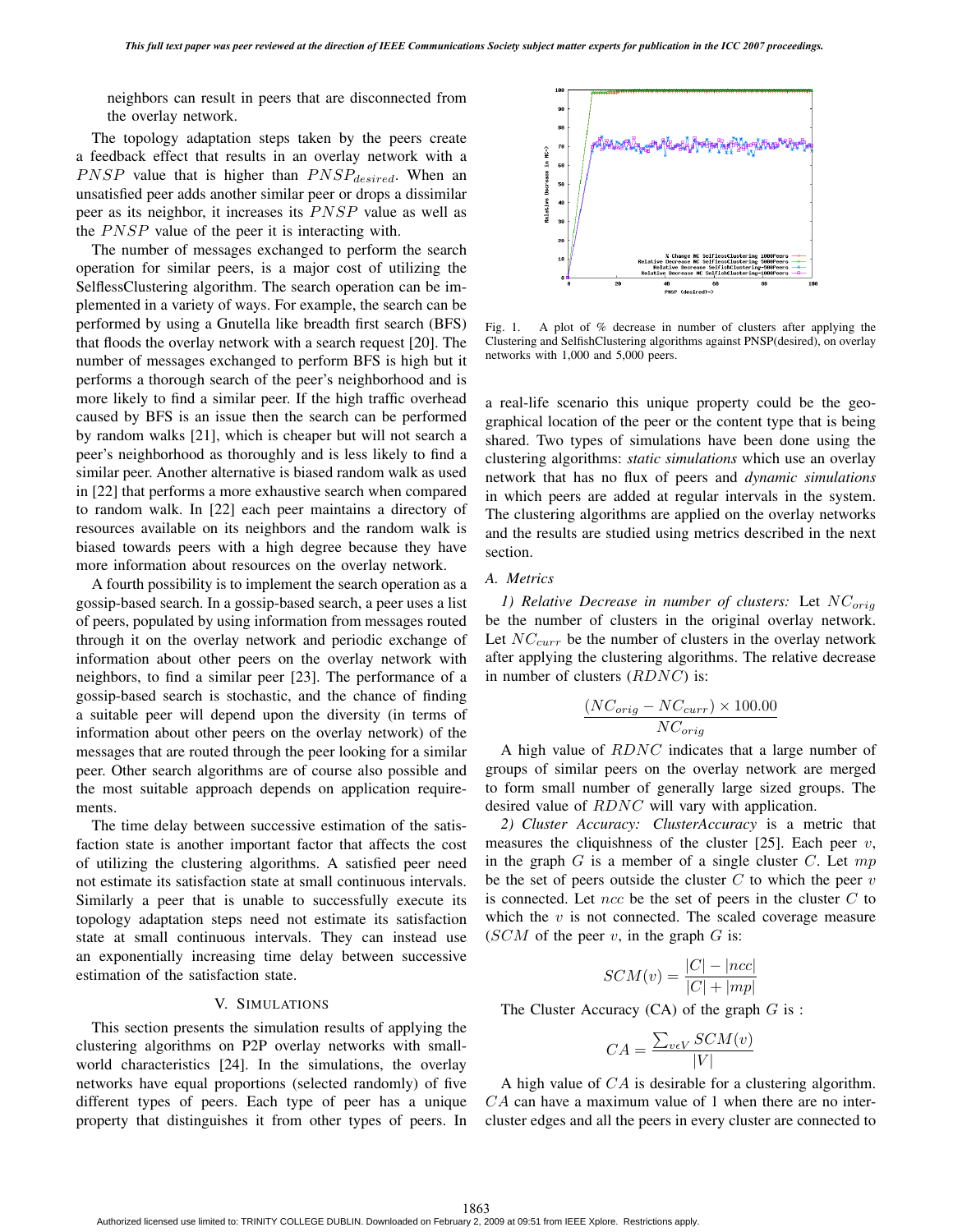all the other peers in their cluster. The maximum value of  $CA$ is undesirable because it will lead to an unacceptable situation of a disconnected overlay network topology.

# *B. Static Simulations*

Simulations have been done on four different networks of 500, 1,000 and 5,000 peers each using  $PNSP_{desired}$  values from 10 to 100 in increments of 1. The simulations go on till all the peers are satisfied or 1,000 simulator iterations are reached. In the simulations all the peers are satisfied and the simulations converge within 10 simulator iterations at the maximum when SelflessClustering algorithm is used and within 60 simulator iterations at the maximum when SelfishClustering is used.

In the SelflessClustering algorithm the unsatisfied peers search for a similar peer on the overlay network. The search operation in the simulations has been implemented using Breadth First Search (BFS).

*1)* RDNC*:* Figure 1 plots the relative decrease in the number of clusters in the graph against the  $PNSP_{desired}$ , after applying the SelflessClustering and SelfishClustering algorithms. The number of clusters on the overlay network decreases because similar peers are connected together into groups. The peers are clustered into approximately five large clusters, one belonging to each type of peer, for the Selfless-Clustering algorithm. The decrease in the number of clusters after applying the SelfishClustering algorithm varies from 65 to 75 percent. For both the algorithms a low value like 10 can be used for the  $PNSP_{desired}$  to achieve a significant decrease in the number of clusters.

*2) Messaging Cost:* In the SelflessClustering algorithm the messages exchanged to perform clustering will be proportional to the number of unsatisfied peers  $\times$   $O(search)$ . The search operation has been implemented using BFS in the simulations. In the worst-case scenario the  $O(search)$  is  $maxNbr<sup>h</sup>$ where  $maxNbrs$  is the maximum number of neighbors that a peer can have and  $h$  the horizon of search. However in the simulations the average degree of the peers is much less than  $maxNbrs$ . A more realistic estimation of  $O(search)$  is  $avgNbrs<sup>h</sup>$  where  $avgNbrs$  is the average degree of the peers. In the simulations  $h$  is 5 and  $maxNbrs$  is 4. Around 1000 messages will be exchanged by one unsatisfied peer to locate a similar peer. The messages exchanged to perform search is on a higher side for the SelflessClustering algorithm. Typically on an overlay network with 1,000 peers and  $PNSP_{desired}$ value of 10, there are 200 to 300 peers that are unsatisfied before the algorithms are applied. If the number of messages exchanged to perform the search is an issue then alternate search algorithms like biased random walk and gossip based search discussed in IV may be used. We have done simulations using biased random walk that requires the exchange of a small number of messages and similar results to those described here were observed. We are not able to present the results in this paper because of space constraints.

The SelfishClustering algorithm is another alternative for clustering peers if the messages exchanged to perform clustering is an issue. This is because in the SelfishClustering algorithm the peers do not search for other peers on the overlay network. In SelfishClustering algorithm there is an overhead of messages exchanged to reconnect the peers that are disconnected from the overlay network because of selfish dropping. However this overhead is far less when compared to searching for a similar peer on the network. For example, on an overlay network with 1,000 peers and a  $PNSP_{desired}$ value of 10, 8,000 messages where exchanged to reconnect peers.

*3) Cluster Accuracy:* Figure 2 shows the accuracy of the clusters against  $PNSP_{desired}$  after applying the Selfless-Clustering and SelfishClustering algorithms. The accuracy of the clusters created by the Selfless clustering algorithm is extremely low. This means that the failure of a few connections could adversely affect the connectivity within the clusters. One way to improve the cluster accuracy could be a periodic exchange of routing table information between the peers in the cluster to create new connections within the cluster.

The percentage of the total population of the peers that are a part of the clusters with the highest number of peers for each category varies between 98 % to 100 % for the SelflessClustering algorithm and 10 % to 30 % for the SelfishClustering algorithm. In the SelflessClustering algorithm almost all the peers belong to the cluster with the highest number of peers for their category. Because the cluster sizes are very large and the SelflessClustering algorithm does not makes an attempt to increase the connection between the peers the clustering accuracy is very low.

*4) Disconnected Topology:* A critical value of  $PNSP_{desired}$  (called  $PNSP_{critical}$ ) was observed above which the overlay network's topology was disconnected. The value of  $PNSP_{critical}$  is different for different networks. The authors were not able to find any correlation between the network and the  $PNSP_{critical}$  value. A typical value of  $PNSP_{critical}$  is 40 for SelflessClustering algorithm and 20 for SelfishClustering algorithm.

*5) Discussion:* For both the clustering algorithms a low value of  $PNSP_{desired}$  (e.g., 10 to 20) is sufficient to achieve a substantial decrease in the number of clusters. The Selfless-Clustering algorithm rearranges the overlay network topology to have approximately five clusters, one for each type of peers. The SelfishClustering algorithm that provides approximately a 70 % decrease in the number of clusters. However the cluster accuracy is far less for SelflessClustering clustering algorithm. So if the cluster accuracy is a concern then SelfishClustering algorithm is a good choice whereas if the decrease in the number of clusters is a concern then SelfishClustering algorithm is a good choice.

In a P2P overlay network that utilizes the clustering algorithms presented in this article, a peer needs to spend some time and resources before it can efficiently utilize the capability of the P2P system. The time and resource expenses might act as a deterrent for peers to leave the system after they have consumed the resource of their interest.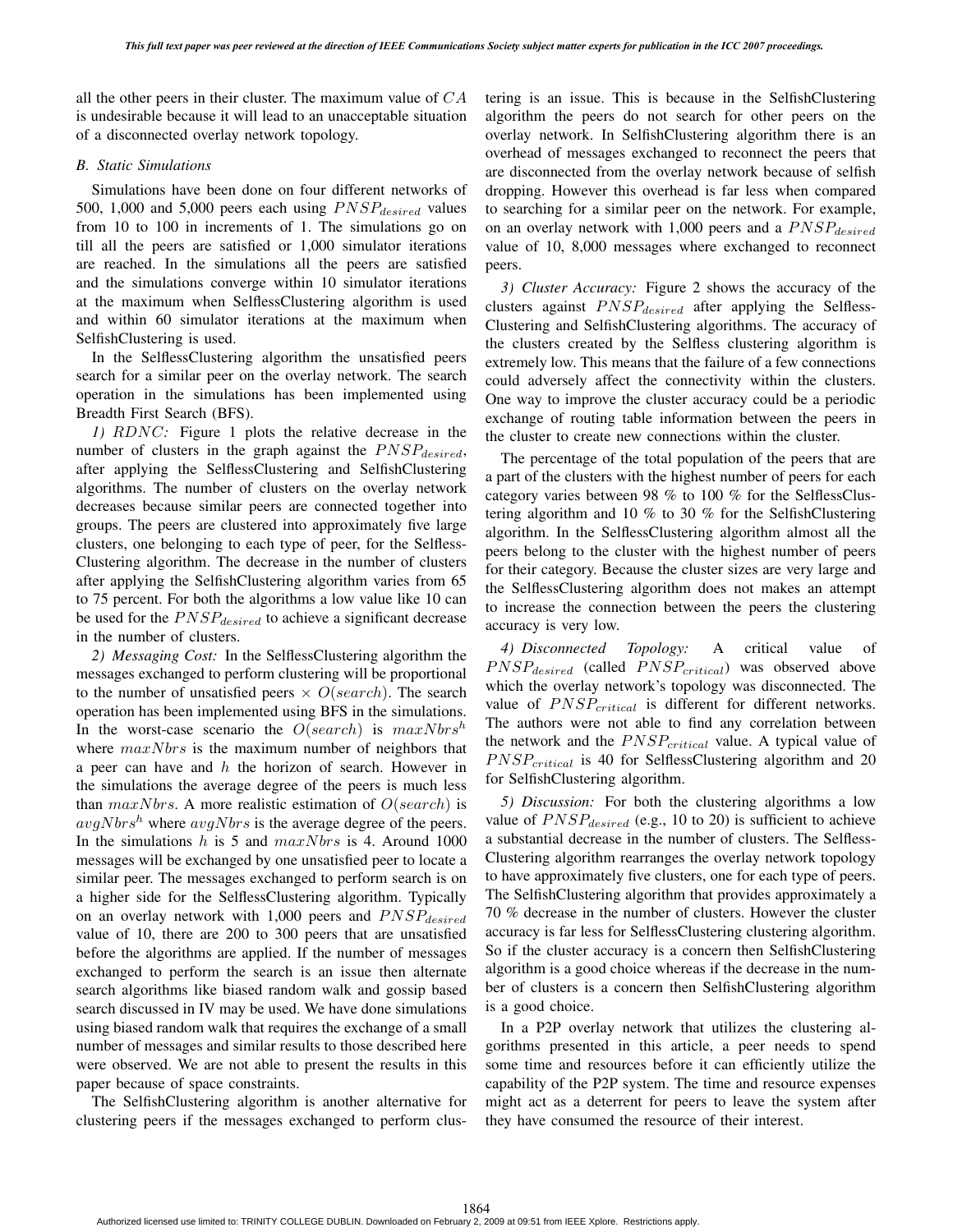

Fig. 2. A plot of cluster accuracy after applying the SelflessClustering and SelfishClustering algorithms against PNSP(desired), on overlay networks with 1,000 and 5,000 peers.



Fig. 3. The number of clusters in the overlay network against time, in a simulation in which new peers join the network every iteration.

# *C. Dynamic Simulations*

Simulations have been done on a network that has continuous arrival of peers to show that the clustering algorithms work when there is a flux of peers on the overlay network. The network has 100 peers initially. Five peers are added to the network in every simulator iteration till there are 5,000 peers on the network. The simulations go on till all the peers are satisfied or 1,500 simulation iterations are reached. The simulations have been done using  $PNSP_{desired}$  value of 10 because it is far below the  $PNSP_{critical}$  value for both SelflessClustering and SelfishClustering algorithms. Figure 3 shows a plot of the number of clusters on the overlay network against time (simulator iteration) when SelflessClustering and SelfishClustering algorithms are applied on the networks described above. The number of clusters are calculated every fifth simulator iteration. The SelflessClustering algorithm maintains the value of the number of clusters between 5 and 7 even when there is an arrival of peers on the network. The number of clusters when using the SelfishClustering algorithm vary because of the reconnection of the disconnected peers. However the number of clusters remains between 10 and 40. In the SelflessClustering algorithm more than 99 % of the total number of peers are a part of the clusters with the maximum number of peers for each category. For the SelfishClustering algorithm this figure varies between 90 and 99 %.

# VI. RELATED WORK

Based on the criteria used for clustering, the existing decentralized algorithms for clustering peers can be divided into two major categories: content-based clustering and distance-based clustering. The content-based clustering algorithms (e.g., [26], [8], [9], [27] and [28]) are designed to create clusters of peers that have a similar property. For file-sharing applications this property is typically the type of content that a peer is sharing. The content-based clustering algorithms are accompanied by a routing algorithm that directs search requests to the most suitable cluster for handling the request. The distance based clustering algorithms (e.g., [5], [3] and [4]) are optimized to cluster peers that are close to each other on the underlying physical network.

Hang et al. proposed one of the earliest algorithms for content-based clustering [9]. In their algorithm, a peer P obtains information about other peers by flooding the network with a request for information about other peers. The peer P then uses this information to establish connection with peers that share similar content. In this algorithm, the peers will keep executing the expensive operation of flooding the network for topology adaptation even when they already have the neighbors required for the desired topology. In comparison, the peers using the clustering algorithms presented in this paper do not consume the network resources to search for new neighbors once the desired topology has been achieved. In the SelflessClustering algorithm the peers will only search for new neighbors if the topology desired by a peer is altered due to peers leaving or joining the overlay network.

In [28], a new peer which is in the process of joining the overlay network obtains information about other peers that share similar content and then establishes connections to them. The system is in a clustered state before the peer joins, and the choice of neighbors assures that it remains in a clustered state. While this is a conceptually elegant model, it is not without problems. Typically, a joining peer has only minimal knowledge of the network's topology and this knowledge is often limited to just one bootstrap node. Unless the bootstrap node happens to share similar content to the new peer, it is unlikely that its position in the clusters will be very useful for the new node, and an expensive search operation may be required to find suitable neighbors.

The distance-based clustering algorithms proposed in [5], [3] and [4] use a similar approach which involves using selected landmark peers. The peers measure their underlying network distance to the landmark peers and connect themselves to the landmark peer that is closest to them. This approach results in clusters that are based around the landmark peers. If the landmark peers are not evenly distributed across the overlay network's topology then this algorithm would result in unevenly sized clusters. The major drawback of these algorithms when compared to the clustering algorithms presented in this paper is their dependency on centralized